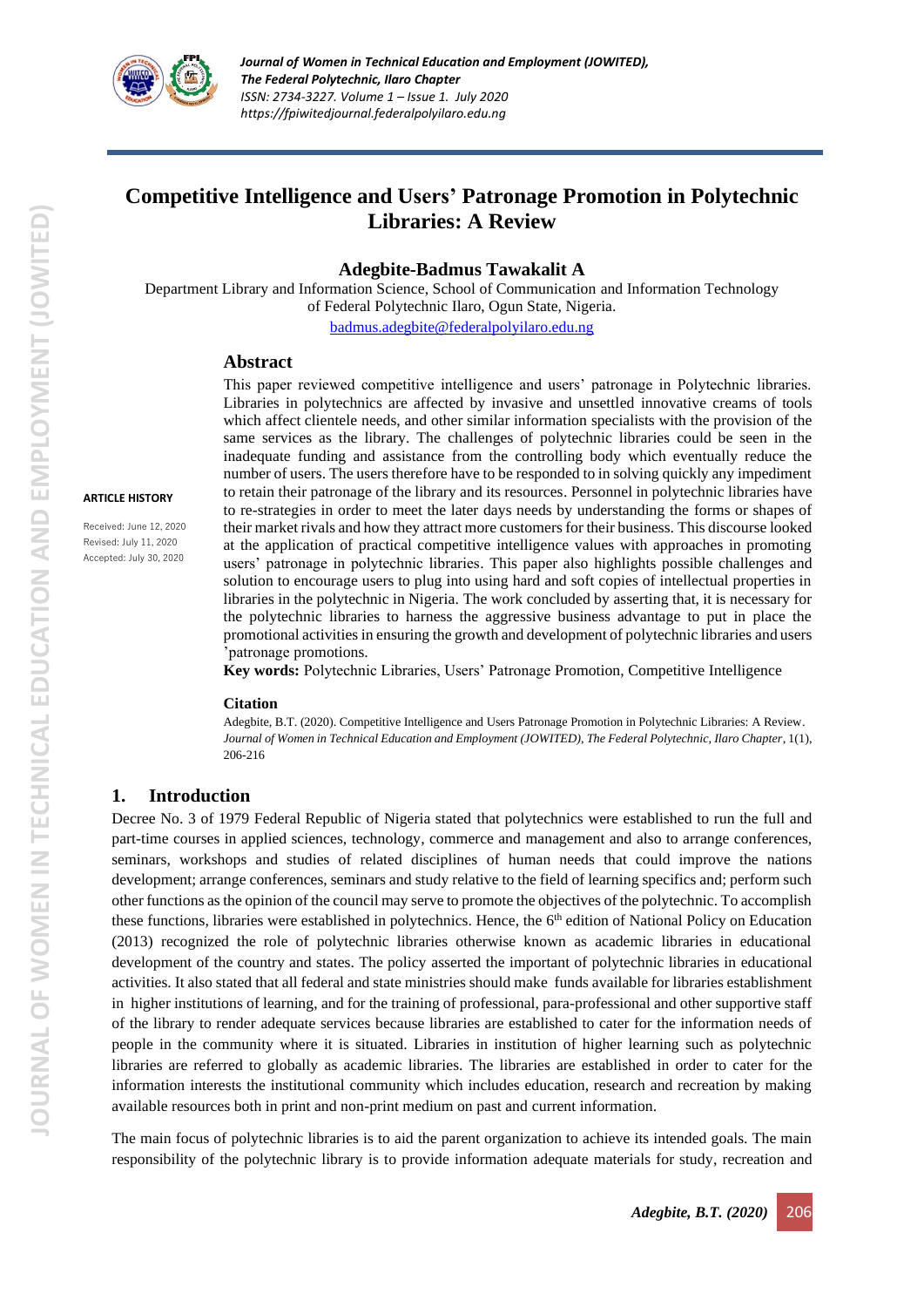

research to members of its institution. This is done through the acquisition process including selection, organisation, preservation, conservation and dissemination of stored information in printed and audio-visual formats.

# **2. Literature Review**

### **2.1 Conceptual Issues: Overview of Competitive Intelligence and Users' Patronage**

It means understanding and knowledge of what is trendy in the world outside the business to increase one's competitiveness. It means having knowledge of business happenings in the global environment, to increase one's competitiveness. It involves learning as much as conceivable about the outside situation of a business in general and pertinent players in the business. The term competitive intelligence is frequently regarded as tantamount to analysis of players in a business. Buzzerio & Marcondes (2014) defined competitive intelligence as the course of acquiring information from various sources, analyse and application it to an industry, organization, or project. Competitive intelligence is more than analysing players in an industry; it encircles the whole atmosphere and participants such as clienteles, players, distributors, skills, and macroeconomic information as ascertained by Viviers & Muller (2015). The main issues in CI are: it denotes to the capability to gather and use information on factors that affect a company's competitive gain; organizations analyse collected data and information to grow active and effectual business practices; it can be grouped as astute or long-term fixated tactical data and information gathering in CI is multifaceted than carrying out simple Internet searches.

Schmidt (2015) demarcated CI to be a structured and honest programme for collecting and operating instructions or details which has potential to influence organisation's determination and performance. CI allows companies of various sizes to make concrete agreement in connection to attaining their aims and aspirations. Muritala & Ajetunmobi (2019) stated that CI encompasses the application of official resources in expanding knowledge on rivalry, challengers and business community. It therefore converts by interpreting that evidence into knowledge and skills. David (2013) regarded CI as the measure of elucidating, collecting, analysing and sharing perceptions of outcome, contenders and other features of the community required in encouraging administrators and supervisors to decide on structured determination for any company or firm. action. It involves gathering of details from various sources (precisely primary and secondary sources) and interpretation on how that details influence the organisation's combative domain and dissemination of information to policy makers. Competitive intelligence as against economic intelligence to industrial espionage is legitimate and honest, (Haliso & Aina, 2012). Furthermore, Papik (2017) affirmed that focused definitions of CI consider it as the company's purpose responsible for easy and immediate recognition of dangers and prospects in the business environment prior to resulting access evident or pronouncement. Perception collection goal is a key decision within a company. Intellect collection varies from one discipline to the other, but it is done essentially for identification of the instructions desired by policy makers in the challenging situations or community; collection of undiluted data by using legitimate and honest methods through official resources, analysing of knowledge and transforming such to intellect on which action can be taken by people; communication of the end products of intelligence for the usage of policy makers and administrators.

Abolarin & Yaya (2015) viewed CI as publicly essential to challenges with the provision of a continual competitive edge,Furthermore, CI's merits in this current dispensation of knowledge management cannot be exaggerated to be a harmony. The components of CI are the identification of patrons' interests; gathering and information interpretation with the provision of intelligence for policy makers, stakeholders and strategists. It therefore becomes clear that CI is a thin action within information science activities in searching for pertinent information in all sources, capture and communicate routine that looks forward to prepare the organization to compete favourably in varying environments. Considering the myriad of problems, especially reduced patronage facing polytechnic libraries, information professionals are expected to be competitive in the activities by using both competitive intelligences. Basically, adoption of CI is crucial for the existence of polytechnic libraries and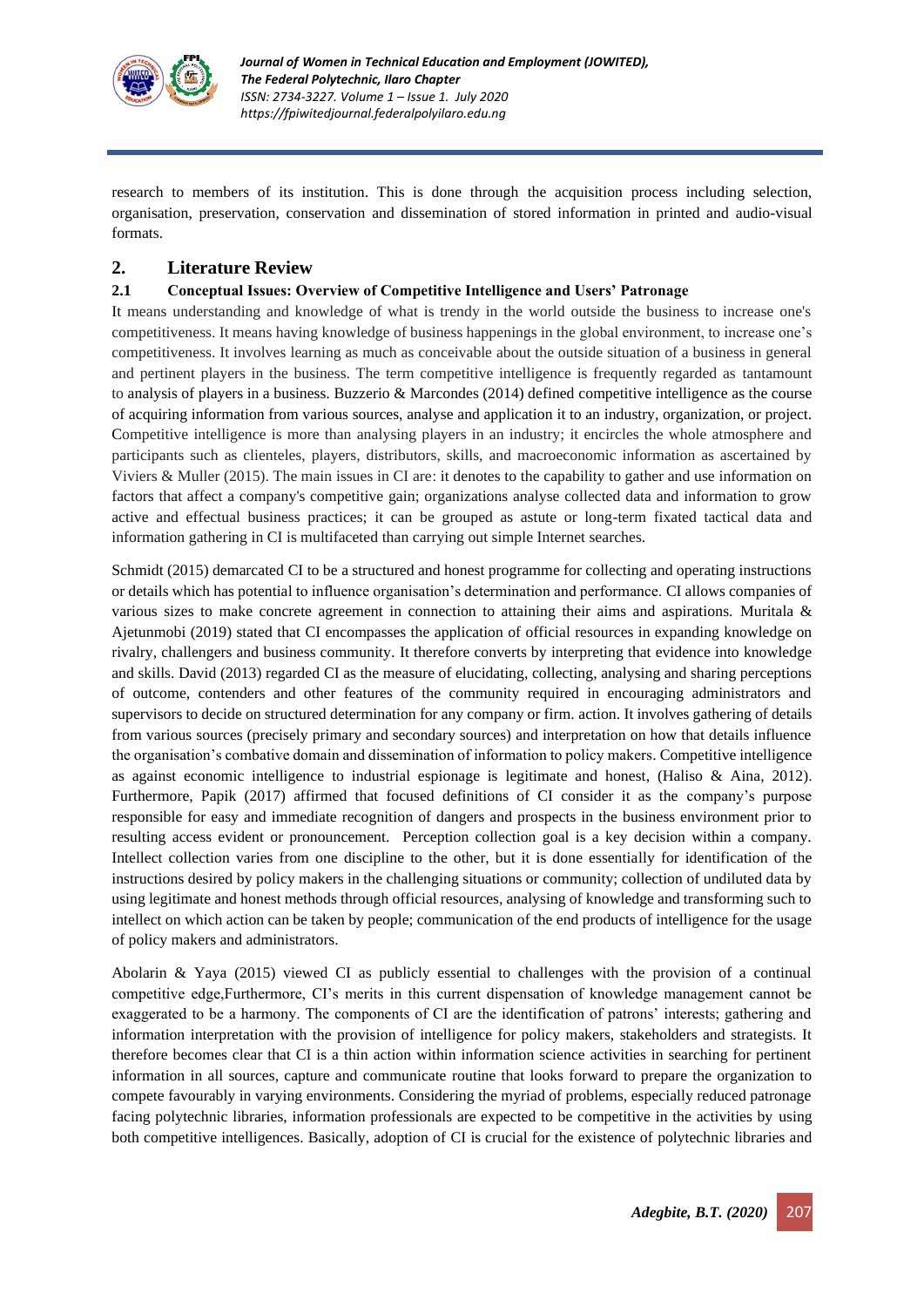

to challenge other sources of information available to users in a thoroughly and knowledgeably. This is because, intelligence is collected, interpreted and make available to the patrons in competitive intelligence.



 **Figure 1:** The competitive intelligence cycle. (Swka, 2008; Nikolas &Eveangelia, 2012)

Competitive intelligence circle according to Nikolas & Evangelia (2014) has five components which are; Planning and Direction, Analysis and Production, Dissemination and Intelligence Users. The first step which is planning and direction involves the recognition of important intellect resources with the required skills that stakeholders in competitive intelligence need to have in concluding the interpretation. For polytechnic libraries structure, the materials in the library are supposed to be worked out in connection to the academic activities being executed in the polytechnics. Collection is the second step which has the acquisition of undiluted knowledge. The needed intellect will be sourced from the unprocessed and raw data. Some of the sources where this detail could be gotten are from the internet, markers periodicals and newspaper pages. This stage expects all evidenced information to be collected from legitimately and honest means. For adequate work performance, both list of needed materials and publishers' cataloques should be delivered to academic members, students of the institution and researchers as expected and implore them to choose the needed and relevant resources for their disciplines. Stage three which is analysis and production is the most tasking for it needs competent skills and accomplishment. It is to be noted that some unanalysed evidences dispatched to the libraries and librarians may not be exact, the library professionals exploring perception ability can analyse the entire solicitation through National Bibliography of Nigeria (NBN) to confirm the documents delivered by the members of faculties and departments prior to purchase of print materials (books) into the library. The fourth stage of the cycle is dissemination. The professionals in the fields of competitive intelligence convey the products to the policy makers. The goal of polytechnic libraries is the provision of knowledge and evident to those who seek for such information and to assist academic demands in the polytechnic communities. Polytechnic professionals will gather, analyse and choose the list of titles for print materials to be purchased and disseminate to available users

Relevance of competitive intelligence cycle to users' patronage promotion cannot be over-emphasised. Hakansson & Nelke (2015), acknowledged that the CI cycle is grouped into; planning and direction, collection, analysis, and dissemination processes. Planning involves systematic steps through which librarians and information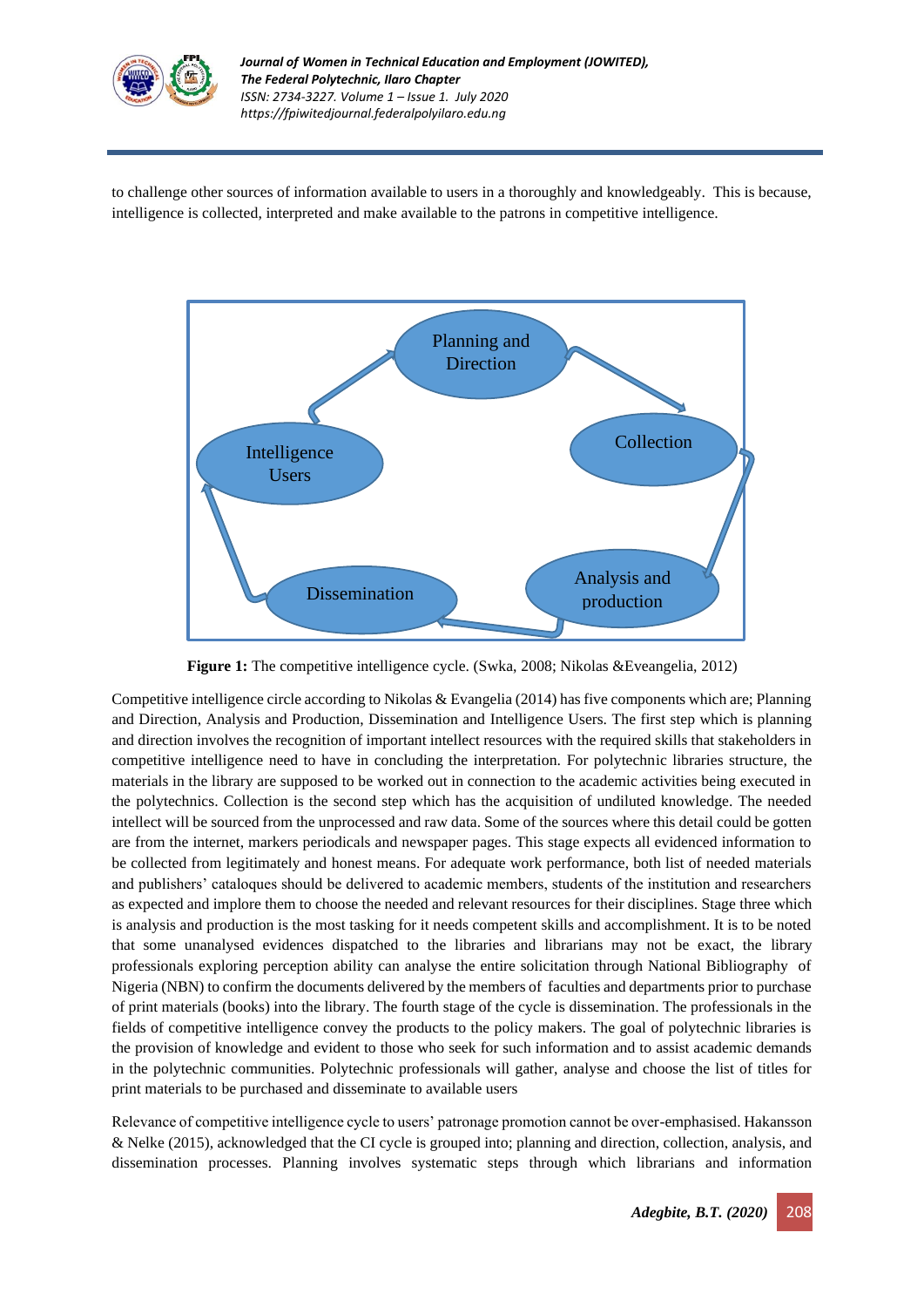

professionals research into the elements of competitors, internet, ICT provider and many more. To identify what their inimitable qualities and main capabilities stands for at the planning level, worth drivers are determined. (McGonale & Vella, 2012). In the process of data collection from primary and secondary sources, legal and ethical information from publicly available bases concerning competitors is obtained. Information attained is therefore collated, organised, treated and eventually construed as intelligence. In the process of collection of data, ethical and legal information from publicly available bases concerning the competitors is derived. Information already attained is collated together, organised, treated, and construed as intelligence. This stage is regarded as the most tough part of the intelligence cycle. Probable consequences and tactics for action are also projected at this phase. With appropriate analysis, probable yet to be grasp areas of competitors will be revealed with additionally exposed challengers' inclinations and the course. The importance of CI cycle/ process is ultimately to provide perception results/ products for decision makers' necessary course of action (dissemination). Adequate establishment and application of the cycle elements to the strategic promotion of polytechnics, would improve users' patronage of the libraries. The final stage of the cycle is the intelligent users. They put the products of competitive intelligence into use to compete favourably with other challengers in the business community. It is through this that their information needs concerning how to improve their business can be gotten and their goal and objectives can be achieved. Users of the polytechnic libraries who are majorly researchers and students when provided with adequate and relevant information resources when needed will continually and consistently use the libraries. This will therefore increase and promote users' patronage. Invariably, polytechnic libraries should strive hard to meet their users' needs so that they can compete in satisfaction and knowledge acquisition with users of other libraries.

#### **2.2 Competitive intelligence Versus user patronage promotion**

Polytechnic libraries can apply competitive intelligence in development of human resources, resources/collection development, customer /readers' services and promotion of library patronage. On human resources development, individual capacity and information utilisation ability will be improved and level of productivity raised. The personnel are responsible for planning and setting of goals for the library in their respective institutions. Through application of competitive intelligence knowledge, a library strategic plan of responsive, and conformity to the organization's mission, objectives and goals will be developed (Isreal, 2017). In the area of customer/readers' services, the primary focus of polytechnic libraries is readers'/ customer services. Competitive intelligence will enable the libraries' personnel to discern the users' needs and render qualitative services. Haliso & Aina (2012), Wright (2013) remarked that higher institutions libraries will keep and retain their clientele who will consistently use library materials and relevant documents provided. Resources or collection are the bed rock of services in polytechnic libraries, as such, resources management require strong acumen and competitive intelligence. Therefore, for adequate and excellence delivery of information resources that can support an institution curriculum, such resources must be intelligently acquired, processed and managed. With competitive intelligence, a responsible resource management plan for library resources can be put in place. These include acquisition, processing, cataloguing, classification, and circulation of the library resources.

The aim of promotion is awareness creation for customers and users on the need for them to patronise the library to access the newly acquired, processed and organised materials. For every new information services package added to the library, there is need for a new promotional strategies campaign. Haliso & Aina (2012) reiterated that any academic library (polytechnics libraries) that is able to provide and delivers adequate information resources and quality services should be able sure of retaining the users' consistent patronage. It is therefore necessary for the libraries and librarians to establish, develop and share promotional information items like: brochures, newsletters and other information awareness creation packages to the users. Library outreach and in-service programmes to interpret and market library resources and services intelligently should also be encouraged. This can be done with the knowledge and understanding of the library's host environment. It is important for librarians to be involved in their institutional activities (seminars, workshops etc) which are in accordance with the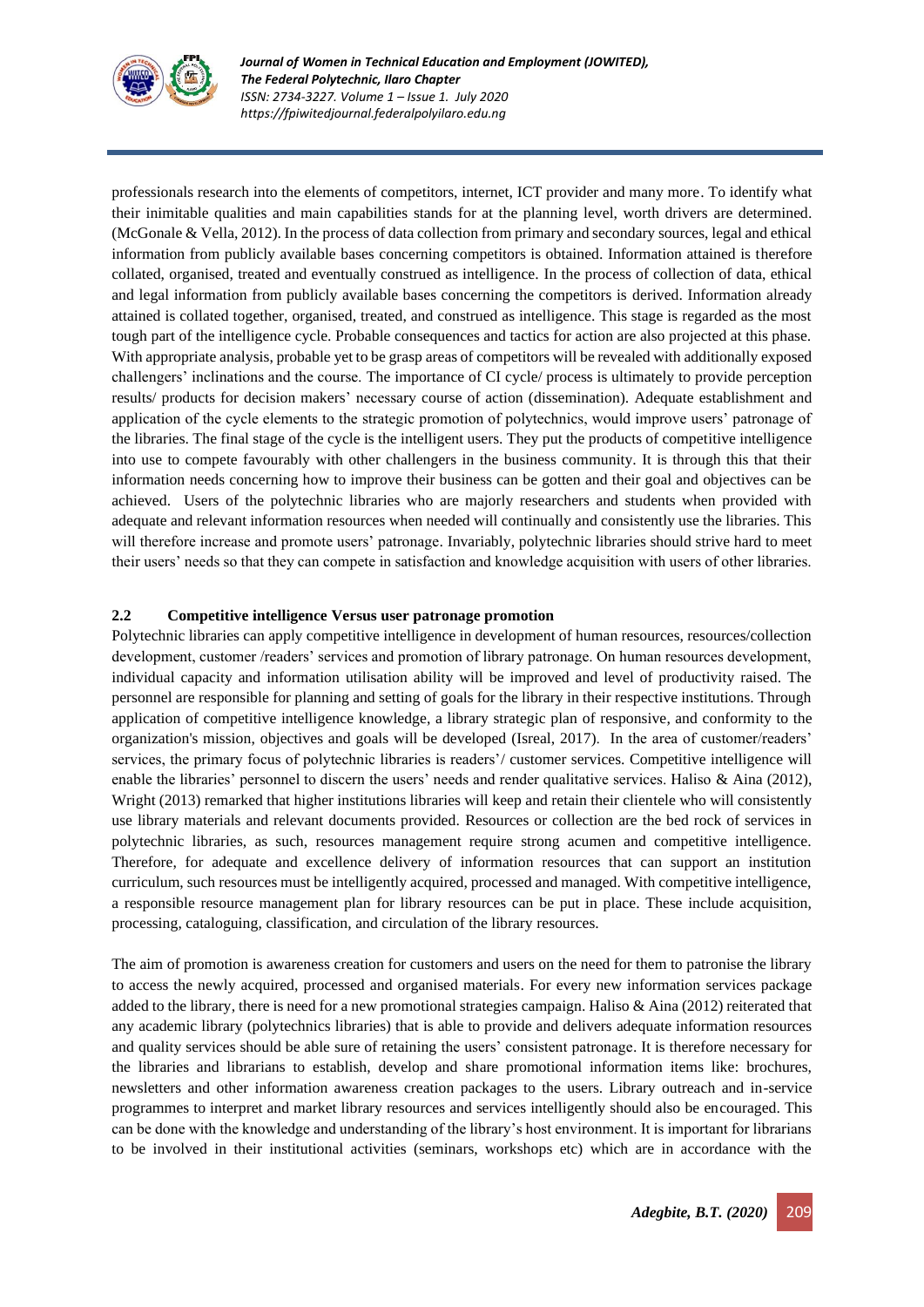

respective polytechnic goals and objectives. There is the need to create and uphold relationship with users through the employment of selective dissemination of information (SDI), current awareness services (CAS) and referral services and many more. Adequate and proactive users' services is needed in promoting users' patronage through such activities like reference/research, literature services and electronic literature search.

### **2.3 Challenges of applying Competitive intelligence (CI) to promotion of Users' patronage**

Besides the external competitors on patronage that polytechnic libraries have, leadership of their parental institutions is also important. The institutions' management precedence is largely on academic sections in the polytechnic that have measurable effects on users (students) achievements, viable research findings, and worldwide standing. Polytechnic libraries are consequently confronted with rivalry inside their institution. This boils down to share of attention, obligation, recruitment materials, collaboration, technology, opportunities, partnerships, and so forth, (Piehler, 2015). Budget cuts is a serious challenge to effective CI practices in the libraries. CI practices involves the processes of planning, collection, analysing, and intelligence dissemination for users' patronage promotion need huge amount of funds which is an obstacle particularly for underfunding being experienced by the polytechnic libraries. This is a challenge particularly in the face of budget cuts being experienced by the polytechnic libraries. Polytechnic libraries acquire information resources pertinent to the objective of their parent institutions, (Kim,2011). The necessity for the instituting libraries in institutions of higher learning cannot be over emphasized as the Federal Government of Nigeria enshrined this aspect in the 1981 National policy on education as Umoh (2017) underlined the objectives of academic libraries as ; to offer informational and research support services to their primary clientele, the institution members, students and the academic staff of the Polytechnic. The functions of Polytechnic libraries are acquisition and organisational processes necessary for academic programmes, preparation of materials for the use of students, staff and other who required them. This preparation includes classification, cataloguing of materials, research and reference services to staff, students and the polytechnic community members. It also include provision for recreation and future self-development of individuals; provision of research information resources; provision of reference services to staff and students; provision of information resources on recreation for personal self-development of users; inter-library cooperation with other libraries with similar aim and objectives at appropriate levels for the improvement of information services and provision of protection and security of those materials. McCartney (2012) stated that services of academic libraries, especially polytechnic libraries vary from one and other though some common services which are; technical services, lending service, document delivery services, inter library loan services, circulation services, reservation services and provision of setting facilities.

Eze & Nworu (2016) listed the activities being rendered by polytechnic library and any academic library as; circulation of information resources to registered users using the laid down polices; reference and referral services provisions; indexing and abstracting services on academic journals and periodicals in libraries; current awareness services (CAS) provision which includes compilation of bibliographies, library display, selective dissemination of information (SDI) and provision of continuing instruction to users in the effective use of the library (user education), preparation of library handbook providing specifics of rules, resources, services and staff of the library and making it accessible to patrons without charge or at a minimal cost; promoting inter-library cooperation loans; provision of user education instructions ,preparation of users' handbooks that explain specific guidelines, rules and regulations, materials, activities and operations and staff of library and allow access by the clientele free of charge; computer services display of newly acquitted books in appropriate places and; arrangement of information sources on different disciplines through use of cataloguing and classification rules. In the same way, Badaoui & Chettih (2017) identify the following as the services available to users of polytechnic libraries: registration of authorised users for the purpose of having access to the services of academic libraries such as borrowing/lending privileges, charging and discharging services, bindery services, library display and presentation of library materials. Such special materials in the polytechnic libraries are specifically stored for references and therefore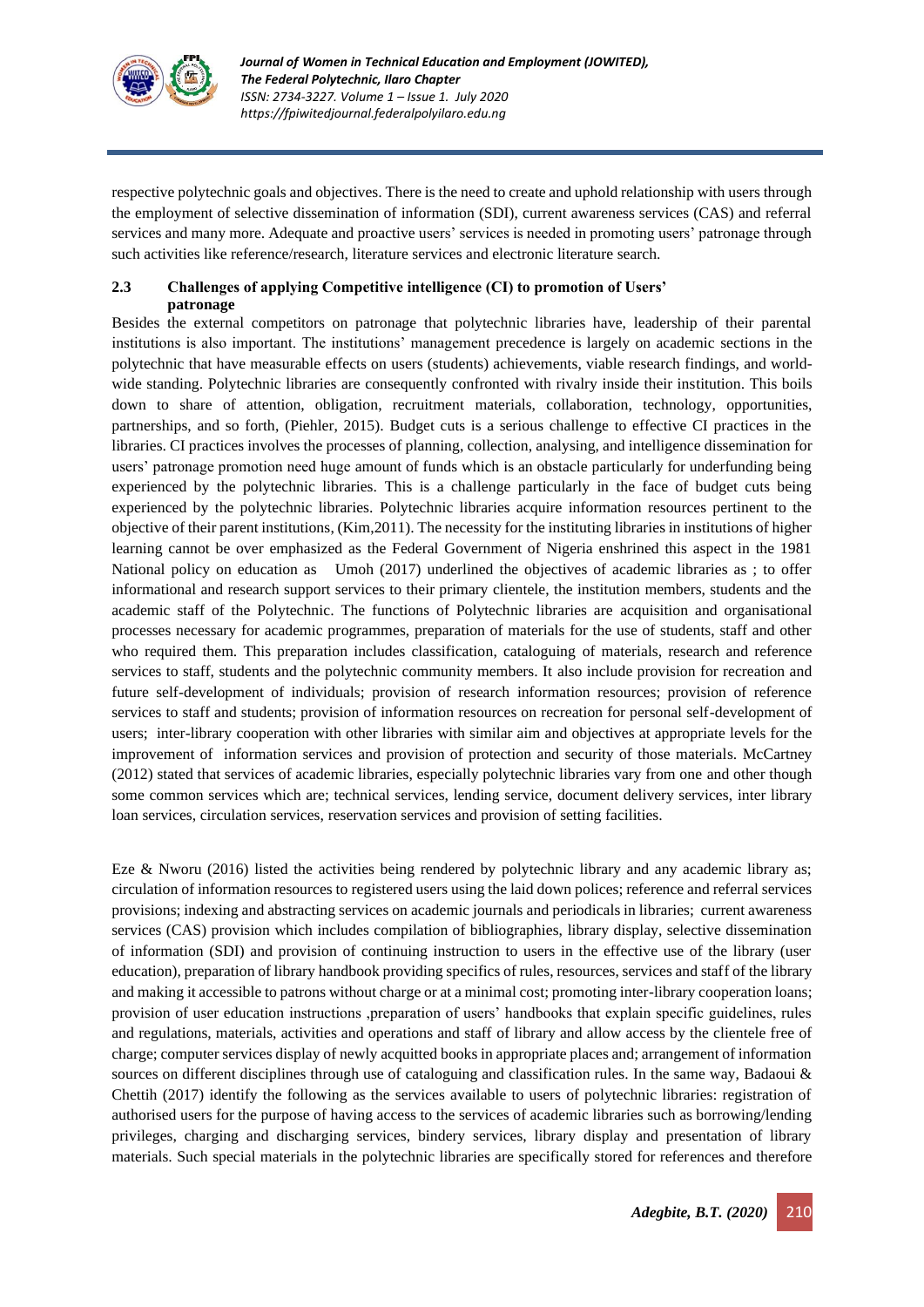

cannot be loaned out of libraries. **Photocopying / Reprographic Service:** This offer photocopying services to their users especially when there is need to make photocopies from the reserved library materials. Reprographic Service on the other hand is a kind of copying technique which can be microphotography or microforms which consist of micro film, fiches and micro prints or micro cards.

There are problems confronting polytechnic libraries in Nigeria today. These problems are undesirable outlook of polytechnic management towards polytechnic libraries, paucity of funds available to the libraries, lack of innovation by library heads and, low commitment of staff, influx of ICT and, low patronage by users. Many polytechnic libraries have been relegated to the lowest ebb by the management of respective polytechnics. This has manifested in the management disregards of the position of the librarians on issues concerning their libraries and diversion of funds meant for projects in the libraries to other things. (Diyaolu,2019) Obaseki & Idhalama (2018) in their study observed that management of polytechnics has negative attitudes towards the polytechnic library. This implies that polytechnic management see the library as a store house for books, hence the librarians as bookkeepers as such disregard opinions and suggestions they have regarding library development. Inadequate Funding is another challenge faced by libraries in polytechnics. This is a serious constraint as regards to polytechnic libraries development. Ubogu & Okiy (2011) emphasized this when they averred that out of all types of libraries in Nigeria, only university libraries have a standard policy on funding, because they are allocated 10% of the recurrent annual budget of their parent institutions for all library financial obligations. Unfortunately, poor funding has stifled the growth of libraries in the polytechnics making it difficult for them (libraries) to accomplish their roles. This is discouraging given the present state of inadequate funding of polytechnics Libraries to finance its developmental programmes. Men & Israel (2017) acquiesced that polytechnic libraries are among the worst funded academic libraries. For a polytechnic library to meet present global demands and challenges in terms of information acquisition, storage and dissemination is an uphill task as management of polytechnics rarely make available 5% of their recurrent budget meant for their libraries but to other projects. One could not help but ponder at the state of structures called polytechnic libraries and imagine if at all the 5% of polytechnic recurrent budget is been released for its library yearly up keeping. Other problems facing polytechnic libraries are: uninspiring position of polytechnic library heads, Lack of qualified staff, Library staff and ICT trend and low patronage. The issue of low patronage of services of polytechnic libraries have been discussed by several authors. Prominent among the perceived causes of low patronage of these libraries are the advent of information technology and, alternative information sources for users. The alternatives information sources and organizations which are competing with polytechnic libraries include the E-journal and e-book providers, telecommunication(telephone) operatorsInternet and web sites providers; Online vendors e.g. Ebscohost, Jstor, my library, Science direct, Agora, E-granary etc.; Archives and documentation, special and private information centres.(Hamid,2018)

These challenges have made libraries in polytechnics to experience low patronage. Some approaches have been adopted to remedy the situation with resounding success hence the need for another measure, such as competitive intelligence to promote the usage of polytechnic libraries. Polytechnic library personnel can make use of competitive intelligence as an essential tool in carrying out the promotion function effectively and encourage good use of information resources users. It is on this basis that this work explains extensively the aggressive market advantages in promoting users' patronage promotion of polytechnic libraries. There are six public, government owned polytechnics in Ogun State. These are; The Federal Polytechnics, Ilaro, Ogun State Polytechnic, now (MAPOLY) Abeokuta; Abraham Adesanya Polytechnic, Ijebu-Igbo, Gateway Polytechnic, Saapade; Dauda Adegbenro Polytechnic, Itori; Gateway Polytechnic, Igbesa. There are other privately owned polytechnics in the state.

# **3. Impediments to Provision of Effective Services for Users**

It is essential for the library of any type or background to make available resources and materials that will motivate and increase the rate of users patronising the libraries especially academic libraries which are the hearts of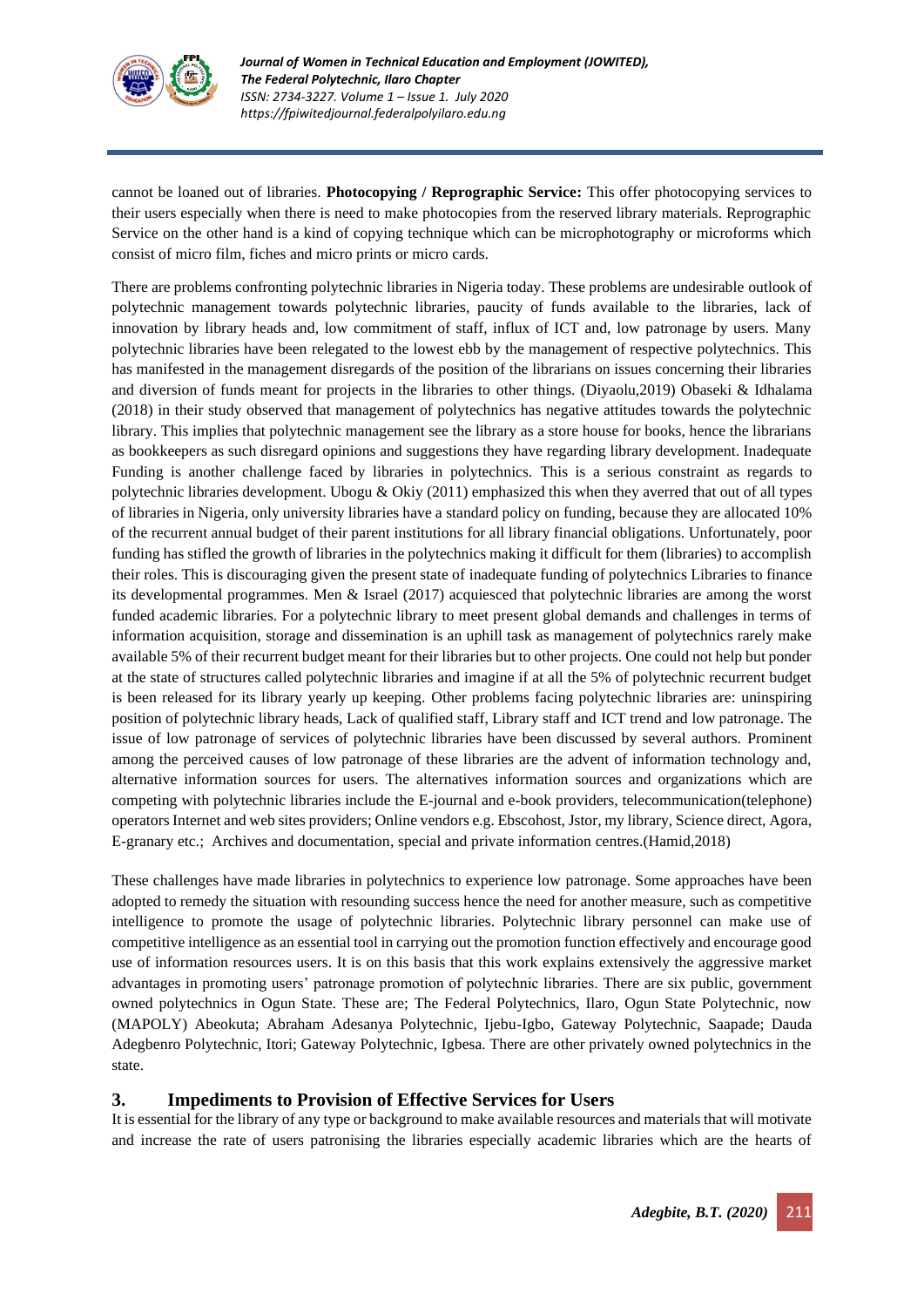

academic achievements. In a situation where this important function is not met, the patronage level of the users becomes very low. Some of the impediments are;

- Lack of skilled and competent personnel to handle and operate technologies. This is a factor that impedes the libraries adequate growth, in Nigeria
- Adequate funds is another great challenge to the provision of the expected services to the users. Without funds, there is no business. Before a reasonable collection and service provision is done for the library, there must be sufficient financial power to do that. In the present-day Nigeria, information and communication technologies are readily available and at a relatively cheaper rate, still many libraries cannot afford them for lack of funds.
- Instability of some ICT resources like internet connectivity and services, uninterrupted power supply, digital camera, e-mailing and other sophisticated ICT materials have also affected the provision of essential services and has reduced the expected patronage levels in many of our academic libraries across the country.
- Closed accessed information resources is another issue affecting effective service provision. Many information materials that could have been obtained and accessed with ease have been placed under strict closed access because the library could not get the needed copies at a time.
- The economic condition of the country is also not favourable, because of high cost of materials. The cost of importation of materials to be used in providing services for the potential users are very expensive. Unfortunately, the locally made materials are not durable and they are of poor quality, of which if used may not give correct information.

The above highlighted issues therefore necessitated the application of competitive intelligence in the provision of effective services, increase users' patronage for adequate national growth of polytechnic libraries.

# **4. Findings and Suggestions from Review**

This work revealed a number of things including the need to have increased patronage promotion in polytechnic libraries, there is the urgent need to apply competitive intelligence into the libraries marketing strategies. This will enable the libraries to compete favourably with other competitors like ICT operators, book shops owners, information managers and other information providers.

There are many services in the library like SDI, CAS, Referral services, and a host of others which if monitored and provided adequately will encouraged and promote users patronage promotion in academic libraries.

It was also discovered that if adequate funds are made available and judiciously spent on library resources and services, the library will retain its position as the heart of the academic activities in the higher institutions where they have been established.

Library professionals and paraprofessionals should avail themselves for every available training opportunity so as to be able to compete with other colleagues both at home and abroad in providing relevant and adequate services to retain their users. Also, the library staff should endeavour to market their products and services by disseminating information services to the appropriate users who need them as at when necessary.

Adequate application of competitive intelligence into the libraries will assist the libraries to have a well-spelt objectives and mission statements and avail the library a good opportunity to explore strategies that could sustain and assist the library professionals to know their competitors' plans ahead of execution by having prior knowledge and work faster to edge them. Finally, adoption of competitive intelligence into library operations and services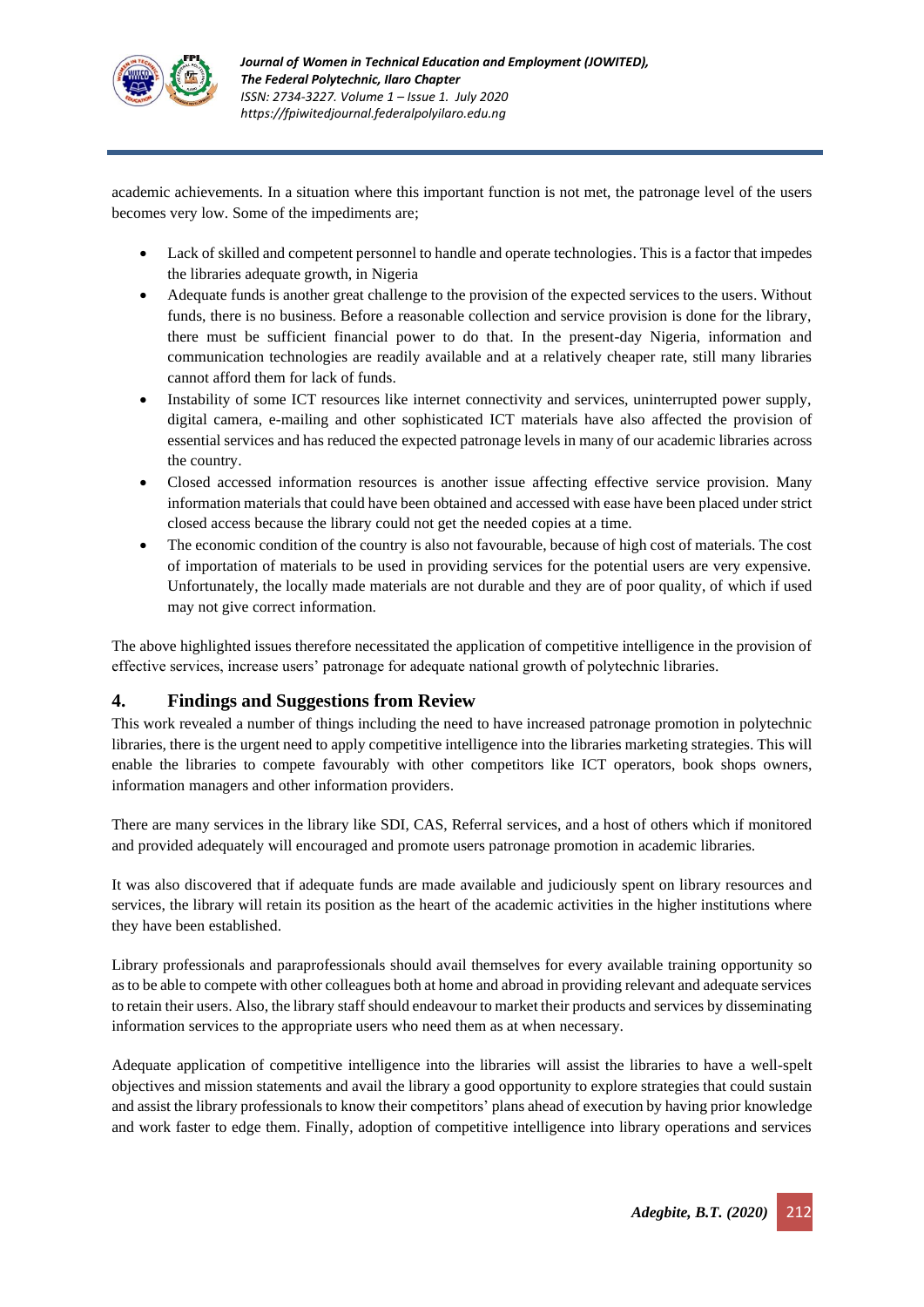

will make polytechnic libraries to disseminate effective and adequate services that will increase the users patronage.

# **5. Conclusion and Recommendations**

The necessity for competitive intelligence for librarians and library personnel and libraries in polytechnics is to recognise risks and prospects. This has made it necessary for business and other establishments, including libraries to be up-to-date of fluctuating atmosphere in the industry through appropriate decision making. Promotional strategies in library and information services will undeniably meet the issue of bringing users to library, especially polytechnic libraries in the face of several competitors. It will also improve the weight of the profession and promote service delivery in libraries. These, consequently, require adequate devotion to exploitation of competitive intelligence in library services in planning and implementation of promotional policies for effective and efficient library services in polytechnic libraries.

For improved patronage of polytechnic libraries, librarians must regularly reformulate and manoeuvre through aggressive market advantage in positioning themselves for improved conspicuousness, patronage, better users' satisfaction, understanding and retention. This will also encourage supports from the parent institution. Because Competitive intelligence is a key measurement tool to be considered in upgrading library services and operations, the application and combination of CL methods into the strategies for promoting users' patronage will be of tremendous assistance.

The advent of the Internet and other sources of information have drastic effects on the patronage of libraries users in polytechnics and this has necessitated stiff competition among the libraries and other information institutions. As a result, competitive intelligence approach is required to meticulously scan the competitors' environment with a view to maintaining relevance and gain competitive advantage on the users' patronage. Libraries in polytechnics as hubs of scholarship must continuously pursue to the principles of value-added services to its processes particularly in the area of readers' services and collection development, processing of resources of the library and dissemination of such information materials to attract and retain users. Robust collections, technology driven retrieval system and, electronic reference services will bring about commendable users' satisfaction and heightened patronage of library services and resources. Other specific recommendations are:

Polytechnic libraries managements should think of better ways to provide information and services to patrons in the competitive business environment through application of ICTs in library functions, activities, operations and services. Parental institutions of the polytechnic libraries should support their libraries by making available adequate funds for their functions and services in order to have a superiority over their competitors and thus promote users' patronage. Polytechnic libraries should provide appreciable and value-added services to users with the assistance of modern technologies. Polytechnic libraries should practise benchmarking so as to be up-to-date with best practices in the world. The management of polytechnic libraries should regularly conduct Strength, Weakness, Opportunity and Threat (SWOT) analysis in order to have competitive advantages. Training and retraining of polytechnic libraries staff on best practices in service delivery is indispensable in having competitive market advantage over other challengers. This can be done through adequately planned on the job and off the job training.

# **References**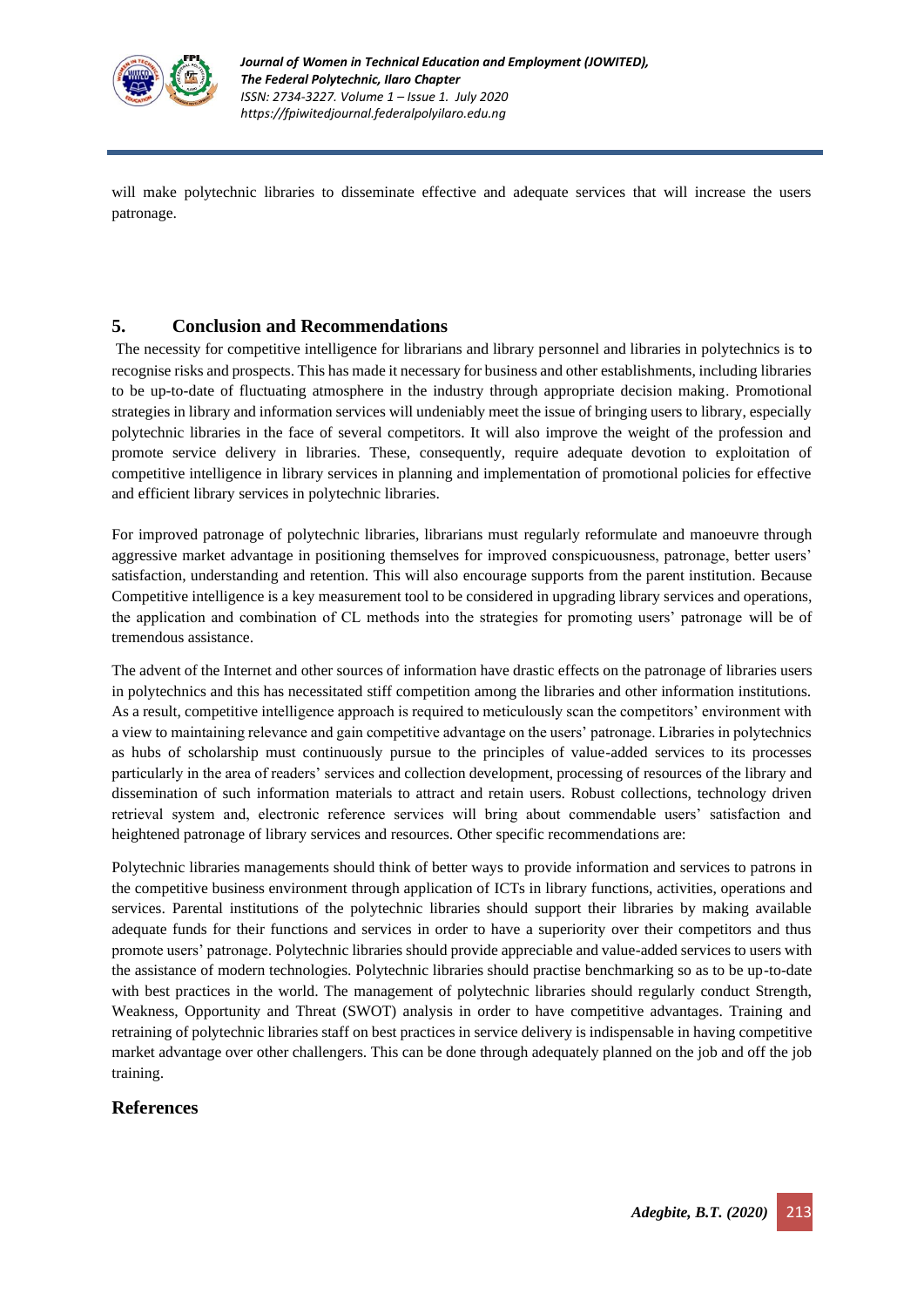

- Abolarin, S.T. & Yaya, J.A, (2015). Utilisation of competitive intelligence by Health information workers of the Nigerian Institute of Medical Research. Pyrex Journal of Library and Information Science, 1(5), 036- 040.
- Badaoui, M. and Chettih, A. (2017). The role of competitive intelligences in the strategic management of small and medium enterprises*. South East Asia Journal of Contemporary Business, Economics and Laws.* 13(2):.335-341.

Buzzerio, F. G., and Marcondes, R. C. (2014). Competitive intelligence in perspective to be a source of competitive advantage and strategic contributions*. Revista de Ci^encias da Administration* 16(40), 235–249.

- David A. (2013*) Competitive intelligence and decision problems*. ISTE Ltd. Available at Wiley Online Library. Retrieved 12 April, 2020.
- Diyaolu, M.A. (2019). The role of competitive intelligence in provision of quality information services. *Library philosophy and practices. spring* 1-4:1-9.
- Federal Republic of Nigeria (1980*). Laws of the Federal Republic of Nigeria*. Lagos, Federal Government press.
- Hakansson, C., and Nelke, M. (2015). *Competitive intelligence from start to end. In competitive intelligence for information professionals.* Cambridge: Chandos Publishing.
- Haliso, Y. and Aina, R.F. (2012). Quality collection of library resources in meeting user's needs in academic institutions: Competitive intelligence approach. *Global Journal of Human Social Science Linguistic and Education*. *12* (12),
- Hamid, T. (2018). The role of competitive intelligence and its sub-types on achieving market Performance. *Cogent Business and management.* .5, (1), 1-16.
- Kim, G. (2011). A critical review of valuation studies to identify frameworks in library services. *Library & Information Science Research, 33*, 112–119.
- Mc Cartney, N. (2012*). Functions and objectives of polytechnic librar*y. In L.B Maurine (edt.) academic library management. London. Library Association.25-35

McGonagle J.J. and Vella, C.M. (2012) *Proactive intelligence,* Springer-Verlag London.

- Men, J. M., and Israel, A. A. (2017). The role of academic libraries in the accreditation of undergraduate programmes; A case study of Federal University of Technology Minna, Niger State. *Library Philosophy and Practice (e-journal).*
- Muritala, A.S and Ajetunmobi. O.A. (2019). Competitive intelligence and sustainable competitive advantages of selected insurance companies in Nigeria. *International Journal of Advanced Research in Statistics Management and Finance*. *IJARSMF,* 7(1), 50-57.

National Policy on Education, 6<sup>th</sup> edition, 2013.

Nikolaos, T. and Evangelia, F. (2012). Competitive intelligence: Concept, context and a case of its application*. Sci. J. of Bus. Manage. (2):*15.